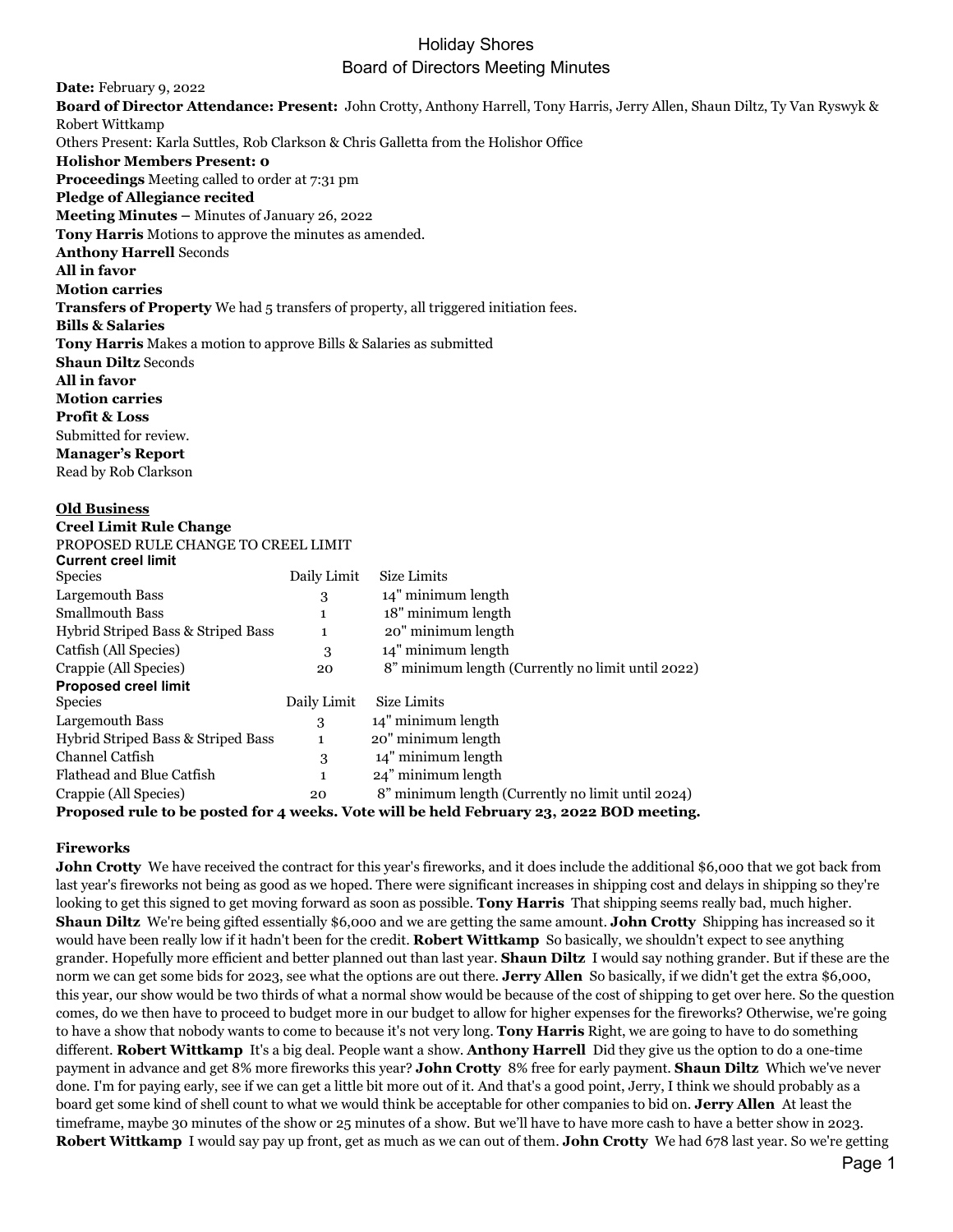# Holiday Shores Board of Directors Meeting Minutes

an extra 94 extra shells. It has gone from 678 to 772 shot counts for the \$6000. We would have been at 504 shots with the shipping cost increase without the \$6000. So it's making up some of it and getting us an additional 94.

**Ty Van Ryswyk** Makes a motion to sign and send the contract in with payment in full to get the extra 8% value for the 2022 show. **Shaun Diltz** Seconds

**All in Favor Motion Carries**

#### **New Business**

#### **Variance (1210)**

**John Crotty** They have a building permit for a fence, and they would like a portion of the fence to be fully private, so we would not show the 33% required opening. So it looks like about a third of the fence would be a semiprivate with what is required and the other two thirds to be fully private white vinyl.

## **Variance dies due to lack of motion.**

## **Road Plan Options**

**John Crotty** There are 2 plan options. Option 1 Includes a number of roads that were in line based on the five-year road plan which is estimated to be 25,247' with intersections. On option 2, Rob and the maintenance group has looked at the increased road traffic on Holiday Point Parkway and has made a proposal to potentially change the roads that we're doing this year and include Holiday Point Parkway on that as it is a lot wider road. The total footage would be less, but we'd still include some of the roads that were part of that package originally for option 1. So option 1 would be to do all the roads we'd planned, more residential side smaller roads. Option 2 would be taking only some of those roads and do all of Holiday Point Parkway. **Tony Harris** Why if Holiday Point Parkway is a priority 1, why was it not included in option 1 to begin with. **Rob Clarkson** Your priorities are based on use of the road, condition of the road currently and our opinion of what that road is going to be like a year down the road. That's where we based where I thought maybe we want to look at Holiday Point Parkway, because there's going to be a lot more traffic on that road this year. It's already showing signs of cracking and whatnot, fix it now before it's really bad or cross your fingers and go for another year. That is what made it a priority 1 in my mind? **Anthony Harrell** My thought is these residential roads, everybody's kind of concerned about why my road never gets fixed. My thought would be select option 1 and then if there's bad areas on Holiday Point Parkway, we handle that internally with our guys and handle those bad areas and get it by until next year, and we stick with that five-year plan that we developed and we're not messing with the five-year plan that way. **Jerry Allen** I guess it really comes down to what monies we have available in addition to what we've already budgeted for this. And if we had some money available after we get the bids for these, perhaps we can do part of Holiday Point Parkway, at least the worst part, since it's such a wide and long road. **John Crotty** Do we want to do more roads and get more roads done or do we want to get the big road done now and save those little roads for next year? **Tony Harris** I guess depends on if we think it's priority one. **Anthony Harrell** I think the little roads stick with the five-year plan and if we change it then we're going to be changing up that five-year plan and I'm for doing the residential roads, getting everybody's roads up to where they feel that they're acceptable. If we can fix the alligator stuff on Holiday Point Parkway and hold it back for a year and stick with our five-year plan, I'd like to do that. **John Crotty** Rob, do you feel like we can patch it up to make it last year? **Rob Clarkson** Yes. We can fix it with the patch machine, band-aid it and seal it next year. **Jerry Allen** I'm inclined to be disciplined about it and follow the five-year plan. **Rob Clarkson** If we stick with it, everybody's roads will be touched. Roads that hadn't been touched in 20 years we're touched the first go around and some of them were dirt. **Robert Wittkamp** I like option 1 with patching Holiday Point Parkway. I really agree you should stick with the five-year plan, that's why they came up with a five-year plan. The plans seem to be working. Holiday Point Parkway doesn't seem as bad shape where we have to deviate from the plan. I see no point in deviating from it. **Tony Harris** If we go with option 1 which would be fine, we're spending about \$68,000 based on last year's costs which we should expect to be higher. Do we want to approach this with having some backup roads to try to do more if we have the money or sounds like the we can't get much more than 25,000' of road in our one day of business anyway. So we may not be able to do that.

**Anthony Harrell** Makes a motion to accept option 1 and to make any necessary repairs with the patch machine on Holiday Point Parkway this year to maintain it till it is on the schedule next year.

**Robert Wittkamp** Seconds **All in Favor Motion Carries**.

## **Open Floor**

**Shaun Diltz** Rob, the tennis court guy never emailed us did he? **Rob Clarkson** No, I have a note on my desk to call him on Monday. **John Crotty** One other item, I did have a conversation with the restaurant. They are trying to work up their plans for the patio. I've asked them to try to send us the plans ahead of time so we could take a look at it and be prepared for questions. They're hoping either next meeting or the meeting after to be here to answer any questions and discuss with us their ideas for the patio.

**Tony Harris** Makes a motion to adjourn to executive session **Jerry Allen** Seconds